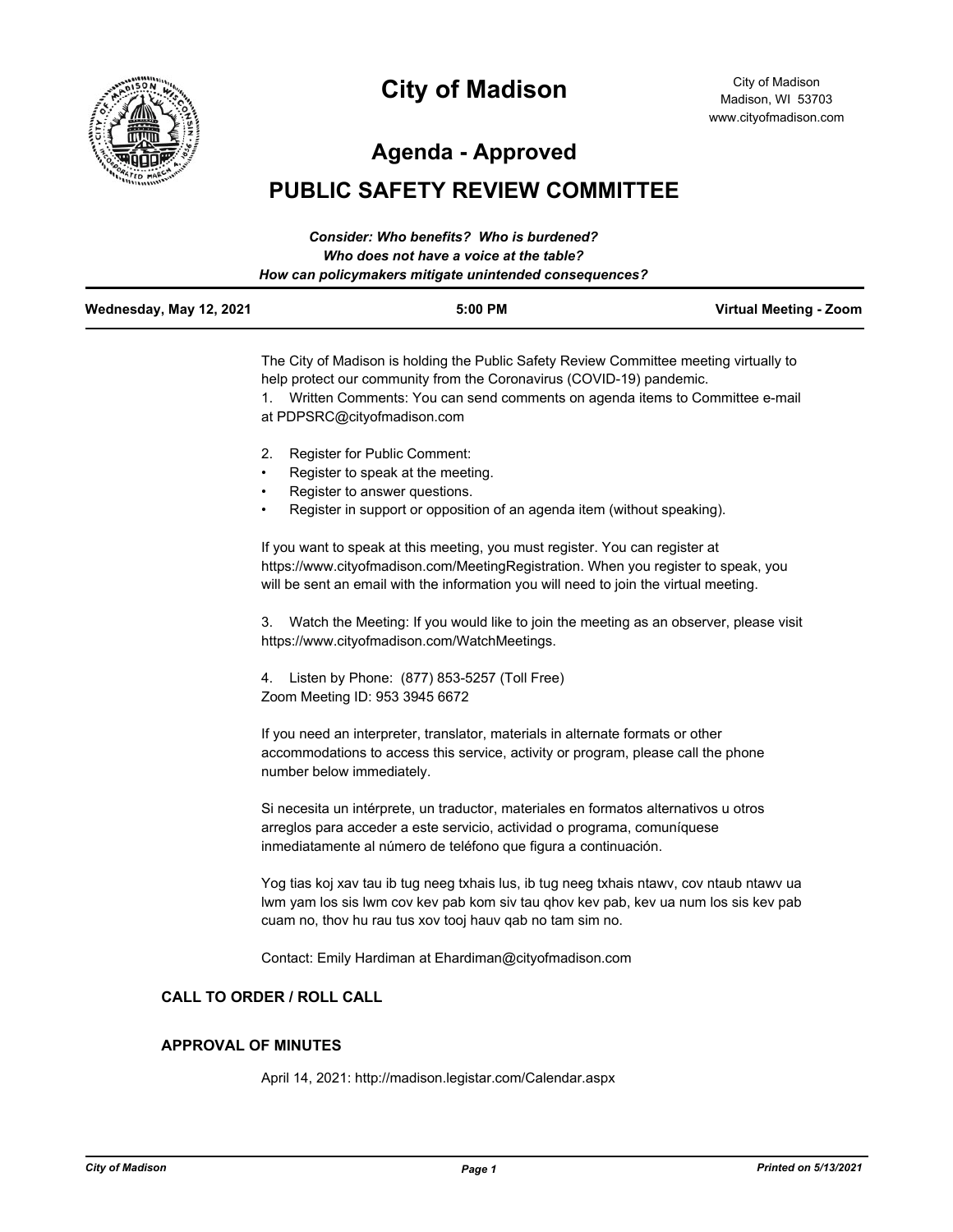#### **DISCLOSURES AND RECUSALS**

Members of the body should make any required disclosures or recusals under the City's Ethics Code.

#### **WELCOME NEW MEMBER - Alder Juliana Bennett**

#### **PUBLIC COMMENT**

**1. [65346](http://madison.legistar.com/gateway.aspx?m=l&id=/matter.aspx?key=76568)** Early Public Comment

#### **FIRE REPORT**

**2. [65347](http://madison.legistar.com/gateway.aspx?m=l&id=/matter.aspx?key=76569)** Report from the Fire Department [Fire Report PSRC April 2021.pdf](http://madison.legistar.com/gateway.aspx?M=F&ID=fe61a22f-98dc-4271-87c0-30a275399820.pdf) [PSRC - Q1 2021.pdf](http://madison.legistar.com/gateway.aspx?M=F&ID=d0445a11-1afa-4209-a1d1-369040cc12ce.pdf) *Attachments:*

#### **POLICE REPORT**

**3. [65348](http://madison.legistar.com/gateway.aspx?m=l&id=/matter.aspx?key=76570)** Report from the Police Department

#### **RECENT GUN VIOLENCE REPORT**

**4. [65349](http://madison.legistar.com/gateway.aspx?m=l&id=/matter.aspx?key=76571)** Report from the Police Department on recent gun violence.

#### **UNFINISHED BUSINESS**

- **5. [63661](http://madison.legistar.com/gateway.aspx?m=l&id=/matter.aspx?key=74130)** Update from the Mayor's Office and discussion on the Madison Fire Departments Crisis Response initiative (listening session, etc.) *Attachments:* [Crisis Response Team Presentation.pptx](http://madison.legistar.com/gateway.aspx?M=F&ID=b6be7732-3696-43d2-917c-42fe5cd84f41.pptx)
- **6. [63100](http://madison.legistar.com/gateway.aspx?m=l&id=/matter.aspx?key=73648)** Referred from the April 2021 PSRC meeting. Direction of the Public Safety Review Committee/2021 PSRC Workplan/Meeting Rules [Novmember 18, 2020 PSRC Registrants.pdf](http://madison.legistar.com/gateway.aspx?M=F&ID=785132e2-8db8-4d5e-be06-ec4d7451a84a.pdf) [1118 Meeting 5 PM.msg](http://madison.legistar.com/gateway.aspx?M=F&ID=1aa3ff68-2657-4981-8f8c-23efaef58d3d.msg) [PSRC workplan-4.pdf](http://madison.legistar.com/gateway.aspx?M=F&ID=388fa0b8-3426-4ee0-8a01-0e7bea32d9d2.pdf) [Email Proposed Rules.pdf](http://madison.legistar.com/gateway.aspx?M=F&ID=c99d1b0f-e2df-4e95-8ae1-8e93192b7ae7.pdf) [PSRC Workplan Discussion Solutions.pdf](http://madison.legistar.com/gateway.aspx?M=F&ID=b4768d9f-418d-4ed3-a6c4-e5ada5ea455e.pdf) *Attachments:*

#### **NEW BUSINESS**